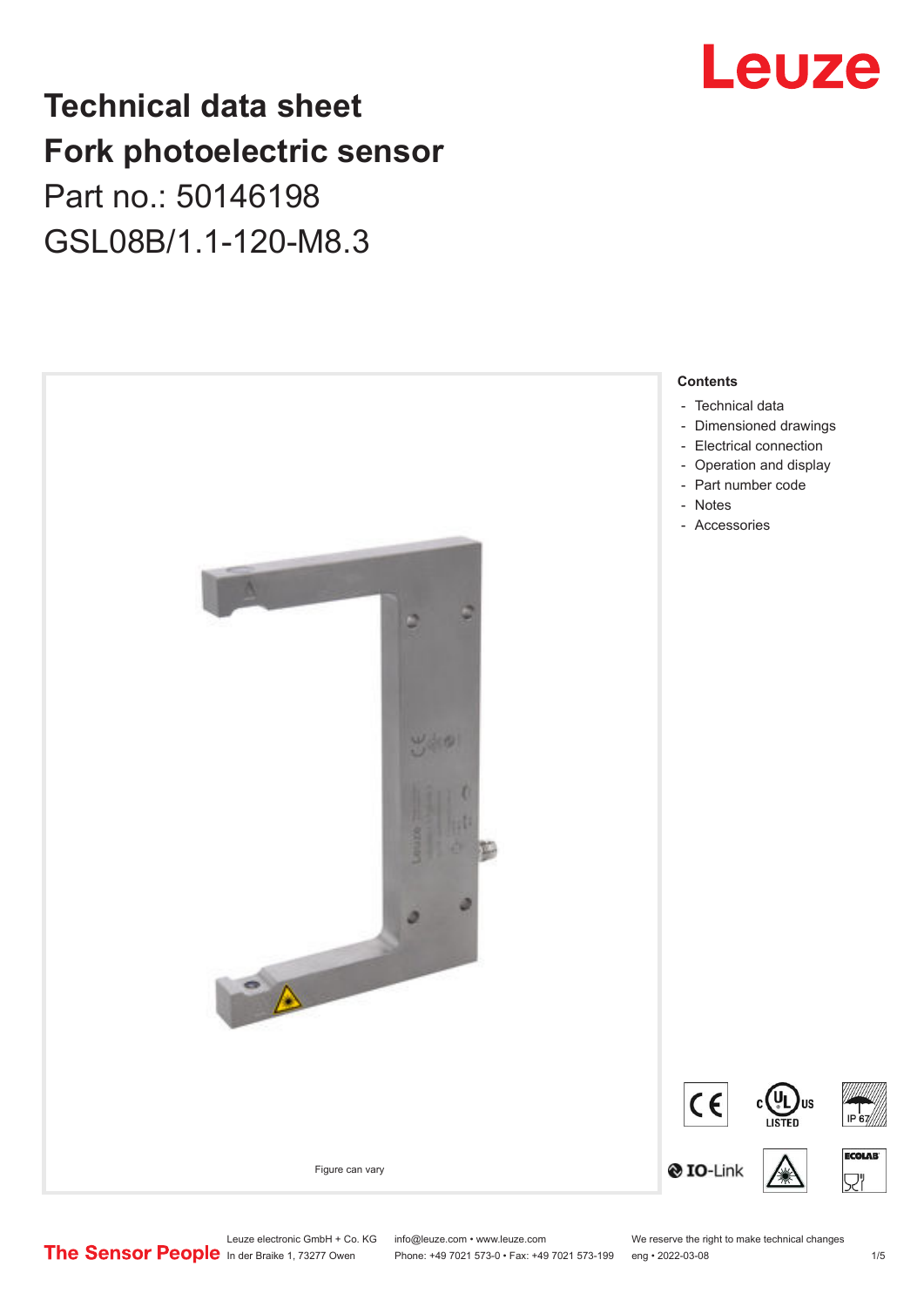## <span id="page-1-0"></span>**Technical data**

| Basic data                                             |                                                                 |  |
|--------------------------------------------------------|-----------------------------------------------------------------|--|
| <b>Series</b>                                          | 08B                                                             |  |
| <b>Principle of physics</b>                            | Optical                                                         |  |
| Application                                            | Detection of small parts                                        |  |
|                                                        |                                                                 |  |
| <b>Characteristic parameters</b>                       |                                                                 |  |
| <b>MTTF</b>                                            | 547.3 years                                                     |  |
|                                                        |                                                                 |  |
| <b>Optical data</b>                                    |                                                                 |  |
| <b>Light source</b>                                    | Laser, Red                                                      |  |
| Wavelength                                             | 655 nm                                                          |  |
| Laser class                                            | 1. IEC/EN 60825-1:2007                                          |  |
| <b>Transmitted-signal shape</b>                        | Pulsed                                                          |  |
| Measurement data                                       |                                                                 |  |
| Repeatability                                          | $0.01$ mm                                                       |  |
| Minimum object diameter                                | $0.1$ mm                                                        |  |
|                                                        |                                                                 |  |
| <b>Electrical data</b>                                 |                                                                 |  |
| Protective circuit                                     | Polarity reversal protection                                    |  |
|                                                        | Short circuit protected                                         |  |
|                                                        |                                                                 |  |
| Performance data                                       |                                                                 |  |
| Supply voltage U <sub>R</sub>                          | 10  30 V, DC                                                    |  |
| <b>Residual ripple</b>                                 | 0  15 %, From $U_{\rm B}$                                       |  |
| <b>Open-circuit current</b>                            | 030mA                                                           |  |
| <b>Switching hysteresis</b>                            | 20 µm                                                           |  |
| Outputs                                                |                                                                 |  |
| Number of digital switching outputs 1 Piece(s)         |                                                                 |  |
|                                                        |                                                                 |  |
| <b>Switching outputs</b>                               |                                                                 |  |
| Type                                                   | Digital switching output                                        |  |
| <b>Voltage type</b>                                    | DC                                                              |  |
| Switching current, max.                                | 100 mA                                                          |  |
| <b>Switching voltage</b>                               | high: $\geq (U_{B} - 2V)$                                       |  |
|                                                        | Low: $\leq$ 2V                                                  |  |
|                                                        |                                                                 |  |
| <b>Switching output 1</b>                              |                                                                 |  |
| <b>Switching element</b><br><b>Switching principle</b> | Transistor, Push-pull<br>IO-Link / light switching (NPN) / dark |  |
|                                                        | switching (PNP)                                                 |  |
|                                                        |                                                                 |  |
| <b>Timing</b>                                          |                                                                 |  |
| <b>Switching frequency</b>                             | 5,000 Hz                                                        |  |
| <b>Response time</b>                                   | $0.1$ ms                                                        |  |
| <b>Readiness delay</b>                                 | 150 ms                                                          |  |
|                                                        |                                                                 |  |
| <b>Interface</b>                                       |                                                                 |  |
| Type                                                   | IO-Link                                                         |  |
|                                                        |                                                                 |  |
|                                                        |                                                                 |  |

**IO-Link Function IO-Link operating modes (Standard,** Precision, Power, Speed), see IO-Link interface description **COM mode** COM2 **Profile** Smart sensor profile **Min. cycle time** COM2 = 2.3 ms **Frame type** 2.2 **Specification** V1.1 **Device ID** 2524 (0x0009DC) **SIO-mode support** Yes **Connection Number of connections** 1 Piece(s) **Connection 1 Signal OUT** Voltage supply **Type of connection Thread size** M8 **Type Male Material** Metal **No. of pins** 3 -pin **Mechanical data Design** Fork **Mouth width** 120 mm **Mouth depth** 60 mm **Dimension (W x H x L)** 12 mm x 144 mm x 90 mm **Housing material** Stainless steel **Stainless steel housing V4A Lens cover material Class Net weight** 300 g **Housing color** Silver **Type of fastening** Through-hole mounting **Compatibility of materials** ECOLAB **Operation and display Type of display** LED **Number of LEDs** 1 Piece(s) **Operational controls** 270° potentiometer **Function of the operational control** Light/dark switching Sensitivity adjustment **Environmental data** Ambient temperature, operation -25 ... 60 °C **Certifications Degree of protection** IP 67 **Protection class** III **Certifications** c UL US Standards applied<br>
IEC 60947-5-2, DIN EN ISO 1389-1:2016 appendix C,D

Leuze

Leuze electronic GmbH + Co. KG info@leuze.com • www.leuze.com We reserve the right to make technical changes<br>
The Sensor People in der Braike 1, 73277 Owen Phone: +49 7021 573-0 • Fax: +49 7021 573-199 eng • 2022-03-08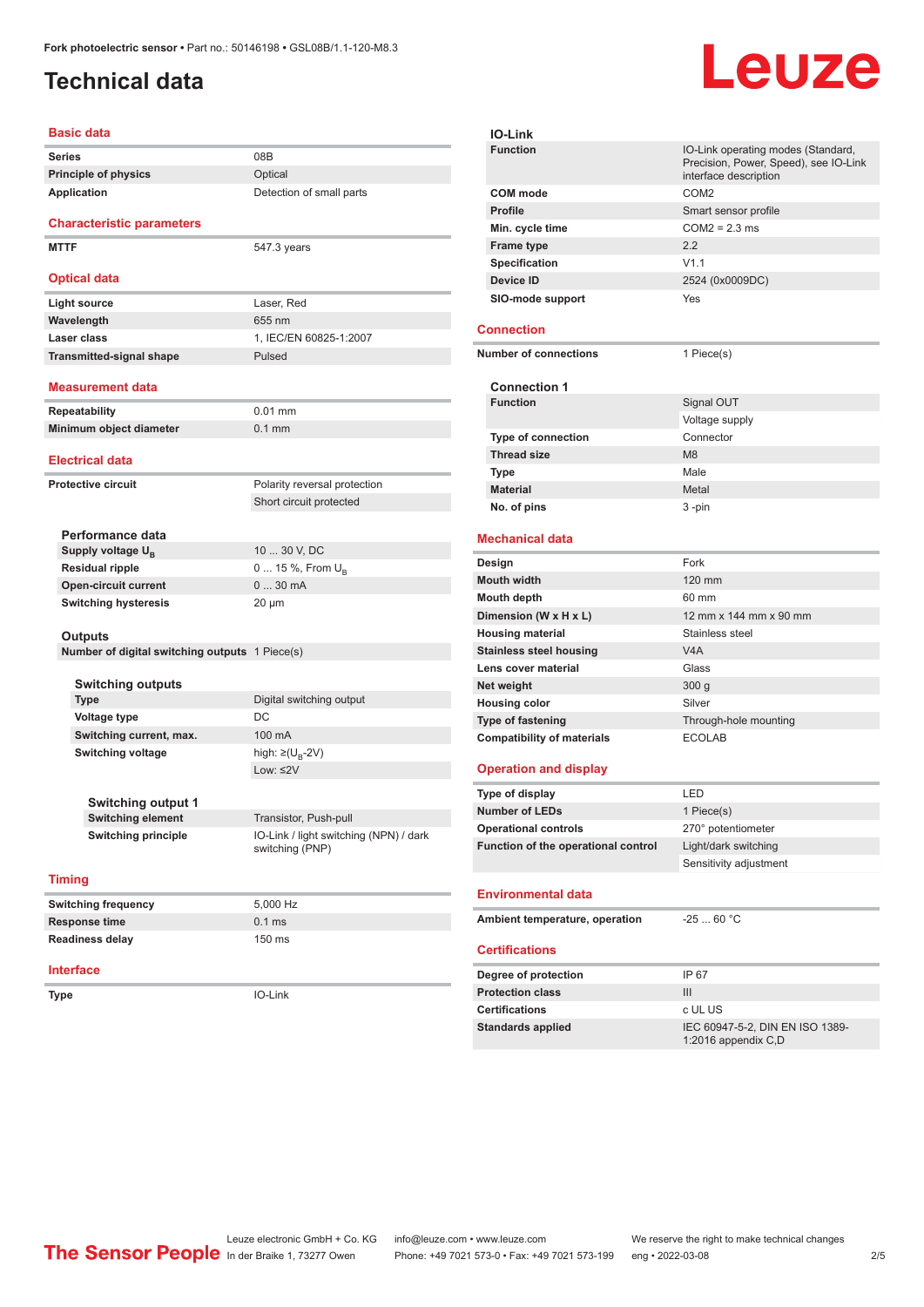## <span id="page-2-0"></span>**Technical data**

| <b>Customs tariff number</b> | 85365019 |
|------------------------------|----------|
| <b>ECLASS 5.1.4</b>          | 27270909 |
| ECLASS 8.0                   | 27270909 |
| <b>ECLASS 9.0</b>            | 27270909 |
| ECLASS 10.0                  | 27270909 |
| <b>ECLASS 11.0</b>           | 27270909 |
| <b>ETIM 5.0</b>              | EC002720 |
| <b>ETIM 6.0</b>              | EC002720 |
| <b>ETIM 7.0</b>              | EC002720 |

## **Dimensioned drawings**

All dimensions in millimeters





- A Optical axis
- B Sensitivity adjustment

Leuze

- C Light/dark switching
- D LED indicator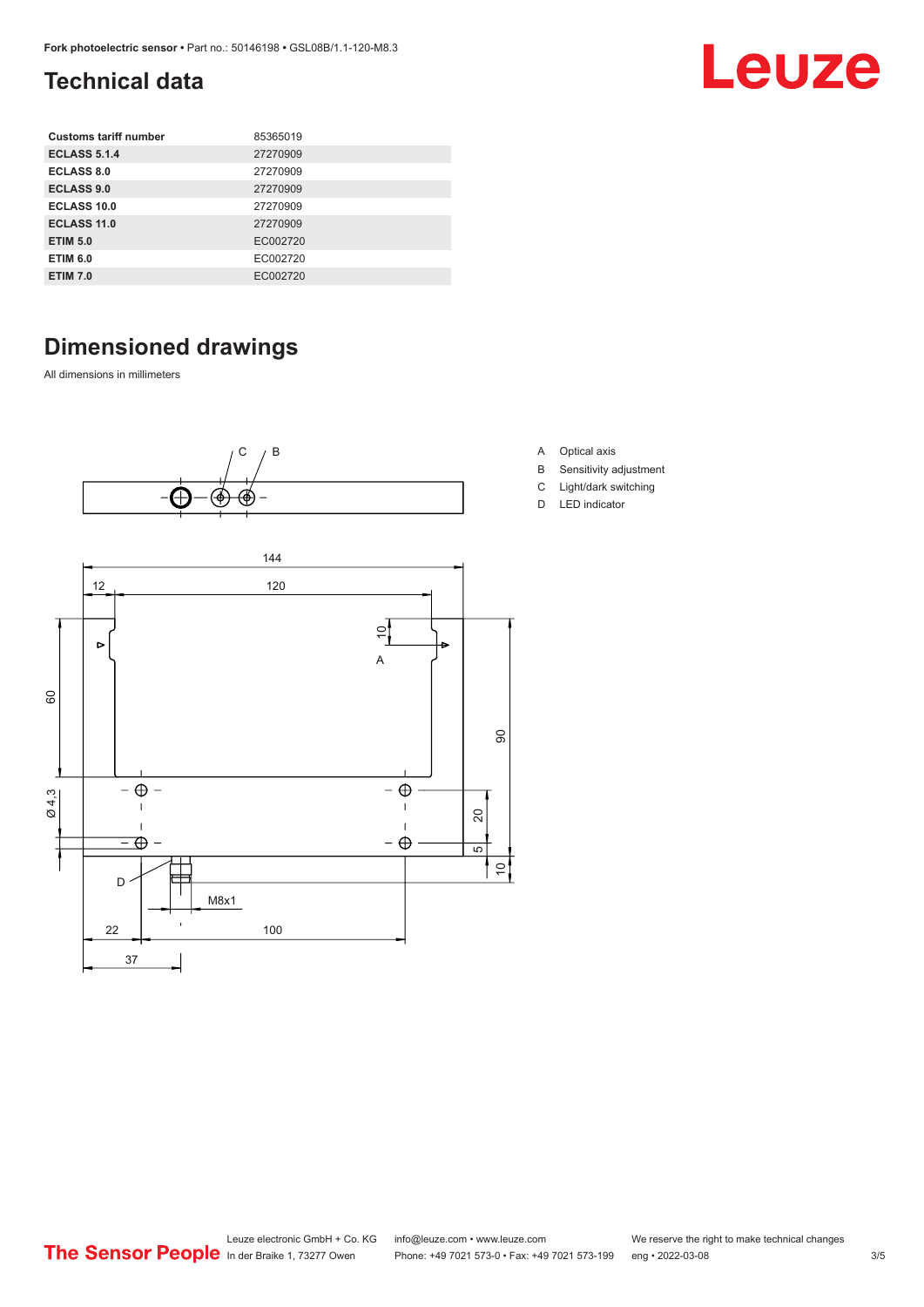## <span id="page-3-0"></span>**Electrical connection**

### **Connection 1**

| <b>Function</b>           | Signal OUT     |
|---------------------------|----------------|
|                           | Voltage supply |
| <b>Type of connection</b> | Connector      |
| <b>Thread size</b>        | M <sub>8</sub> |
| <b>Type</b>               | Male           |
| <b>Material</b>           | Metal          |
| No. of pins               | $3 - pin$      |

| Pin | <b>Pin assignment</b> |
|-----|-----------------------|
|     | V+                    |
| 3   | <b>GND</b>            |
| 4   | OUT <sub>1</sub>      |

## **Operation and display**

| <b>LED</b> | <b>Display</b>           | <b>Meaning</b>                          |
|------------|--------------------------|-----------------------------------------|
|            | Yellow, continuous light | Switching output/switching state active |

## **Part number code**

Part designation: **AAA08B/C.D-EEE-FFF**

| AAA08B     | Operating principle / construction<br>GS08B: Optical fork sensor, LED light source<br>GSL08B: Optical fork sensor, laser light source                                                   |
|------------|-----------------------------------------------------------------------------------------------------------------------------------------------------------------------------------------|
| C          | <b>Switching output / Function</b><br>P: PNP transistor output, dark switching<br>N: NPN transistor output, dark switching<br>1: IO-Link / light switching (NPN) / dark switching (PNP) |
| D          | Equipment<br>1: 270° potentiometer                                                                                                                                                      |
| <b>EEE</b> | Mouth width [mm]<br>Mouth width in millimeters                                                                                                                                          |
| <b>FFF</b> | <b>Electrical connection</b><br>M8.3: M8 connector, 3-pin (plug)                                                                                                                        |

| <b>Note</b>                                                                                       |
|---------------------------------------------------------------------------------------------------|
| Vector A list with all available device types can be found on the Leuze website at www.leuze.com. |

## **Notes**

|  | <b>Observe intended use!</b>                                                          |
|--|---------------------------------------------------------------------------------------|
|  | $\%$ This product is not a safety sensor and is not intended as personnel protection. |
|  | § The product may only be put into operation by competent persons.                    |
|  | ♦ Only use the product in accordance with its intended use.                           |
|  |                                                                                       |